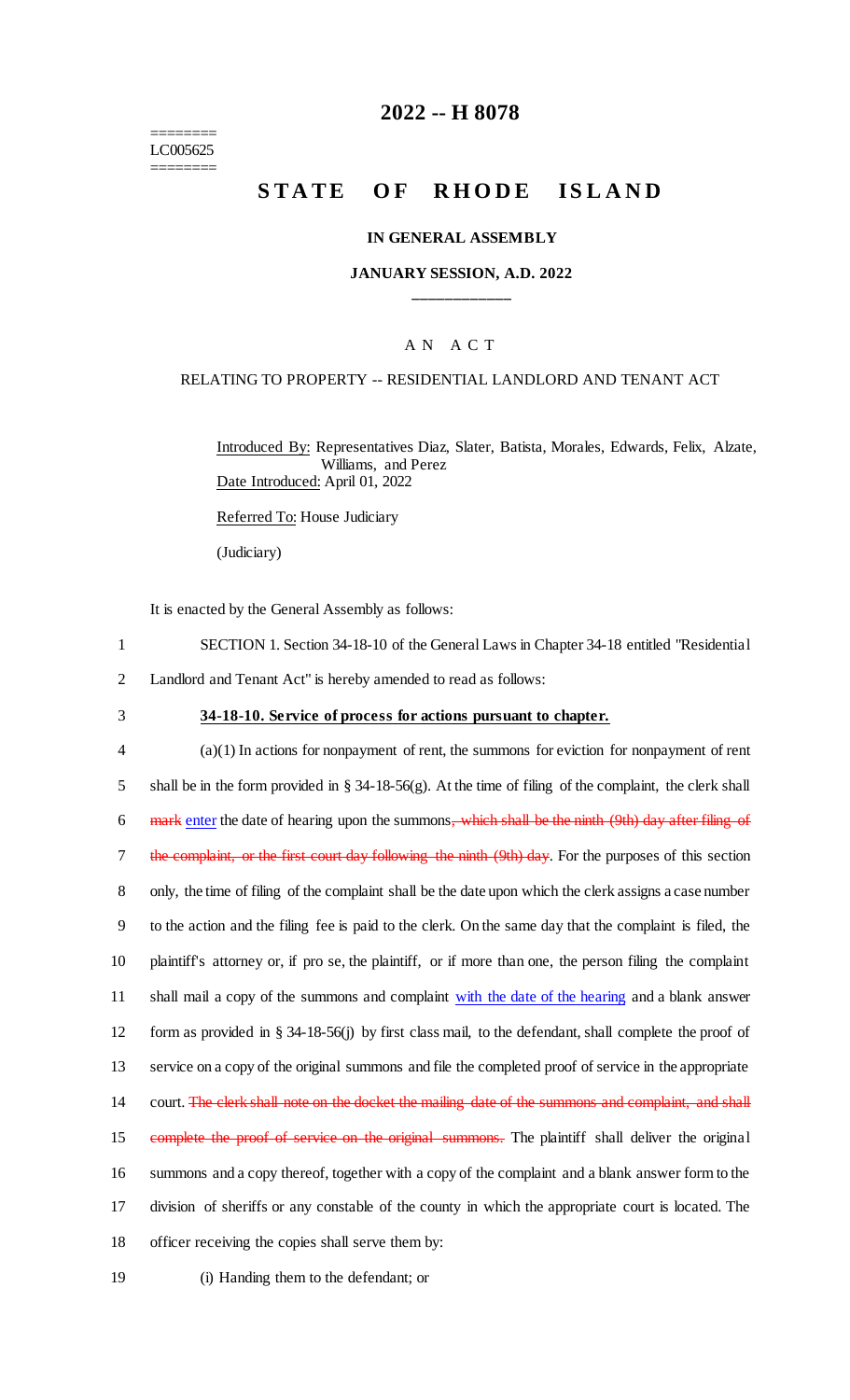- (ii) Serving them at the defendant's dwelling unit to a person of suitable age and discretion then residing therein; or
- (iii) If none be found, by posting them conspicuously on the door to defendant's dwelling unit.

 (2) The deputy sheriff or constable serving the summons and complaint shall make proof of service on the original summons and shall file it with the clerk of the appropriate court at or before the time of the hearing. The proof of service shall show the manner and the day, hour, and place of service, and shall show that the defendant was served no less than five (5) days before the hearing.

 (b) In all actions pursuant to this chapter other than for nonpayment of rent, the procedure shall be as follows:

 (1) The summons for eviction actions pursuant to §§ 34-18-36 and 34-18-38 shall be in the form provided in § 34-18-56(h). A blank answer, in the form provided in § 34-18-56(j) shall be served together with this summons.

 (2) The summons in all other actions pursuant to this chapter shall be in the form provided in § 34-18-56(i). Service shall be made pursuant to Rule 4 of the district court civil rules, or other appropriate rule of court.

 (c) If a landlord or tenant is not a resident of this state or is a corporation not authorized to do business in this state and engages in any conduct in this state governed by this chapter, or engages in a transaction subject to this chapter, he or she may designate an agent upon whom service of process may be made in this state. The agent shall be a resident of this state or a corporation authorized to do business in this state. The designation shall be in writing and filed with the secretary of state. If no designation is made and filed or if the process cannot be served in this state upon the designated agent, process may be served upon the secretary of state, but service upon the secretary of state is not effective unless the plaintiff or petitioner forthwith mails a copy of the process and pleading by registered or certified mail to the defendant or respondent at his or her last reasonably ascertainable address. An affidavit of compliance with this subsection shall be filed with the clerk of the court on or before the return day of the process, if any, or within any further time the court allows.

30 (d) If at time of hearing it appears that the clerk failed to provide mail service as required by subsection (a), or that the mailed service was undeliverable, service shall nevertheless be deemed complete if proof of service reflects that service was accomplished in accordance with subsection (a)(1)(i) or (ii) of this section. If mailed service was defective and the tenant was 34 prejudiced by shorter notice of the hearing, the tenant may seek the benefits of § 34-18-35(d) for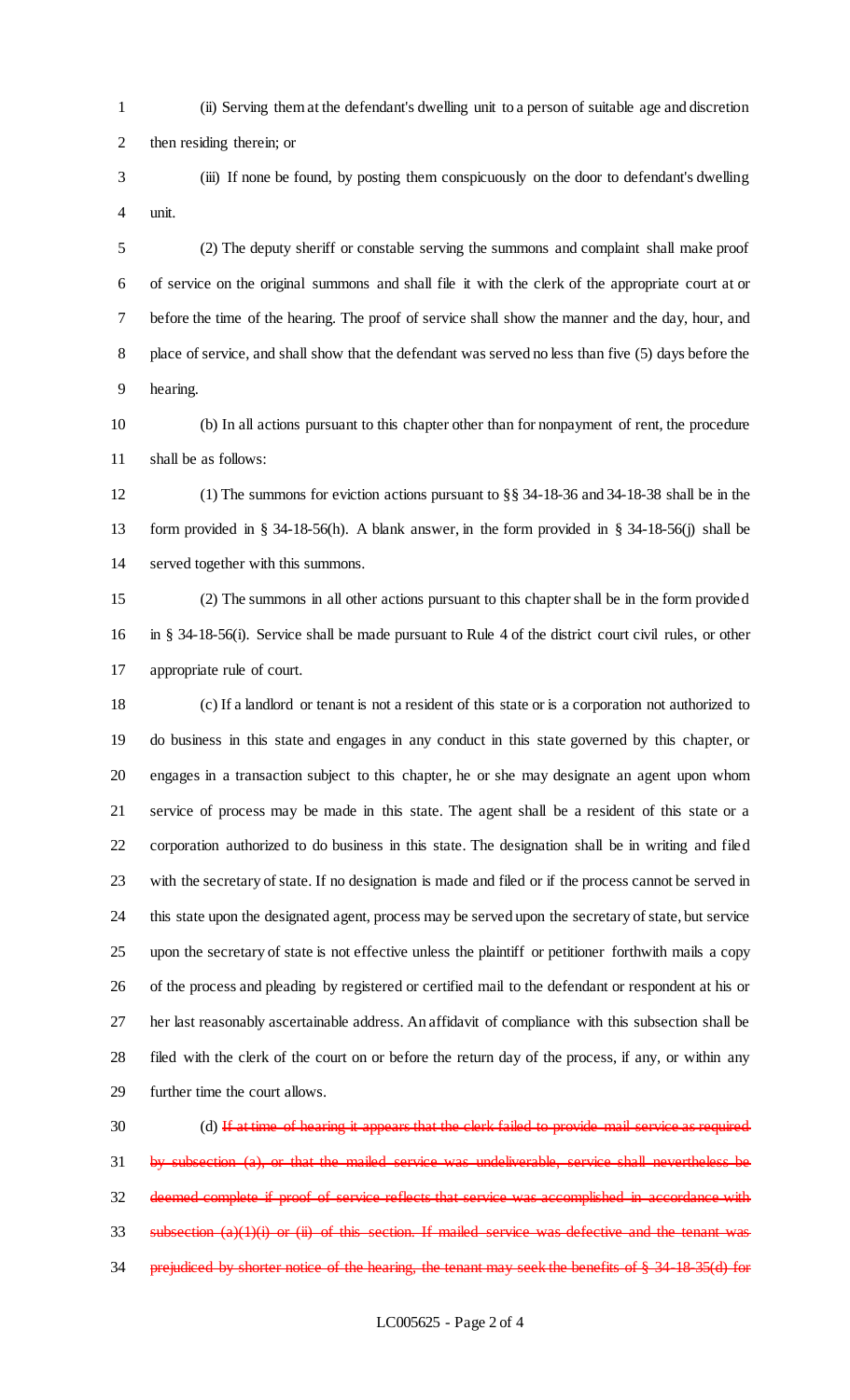# 1 late filing of discovery, if justice requires.

2 SECTION 2. This act shall take effect upon passage.

LC005625 ========

========